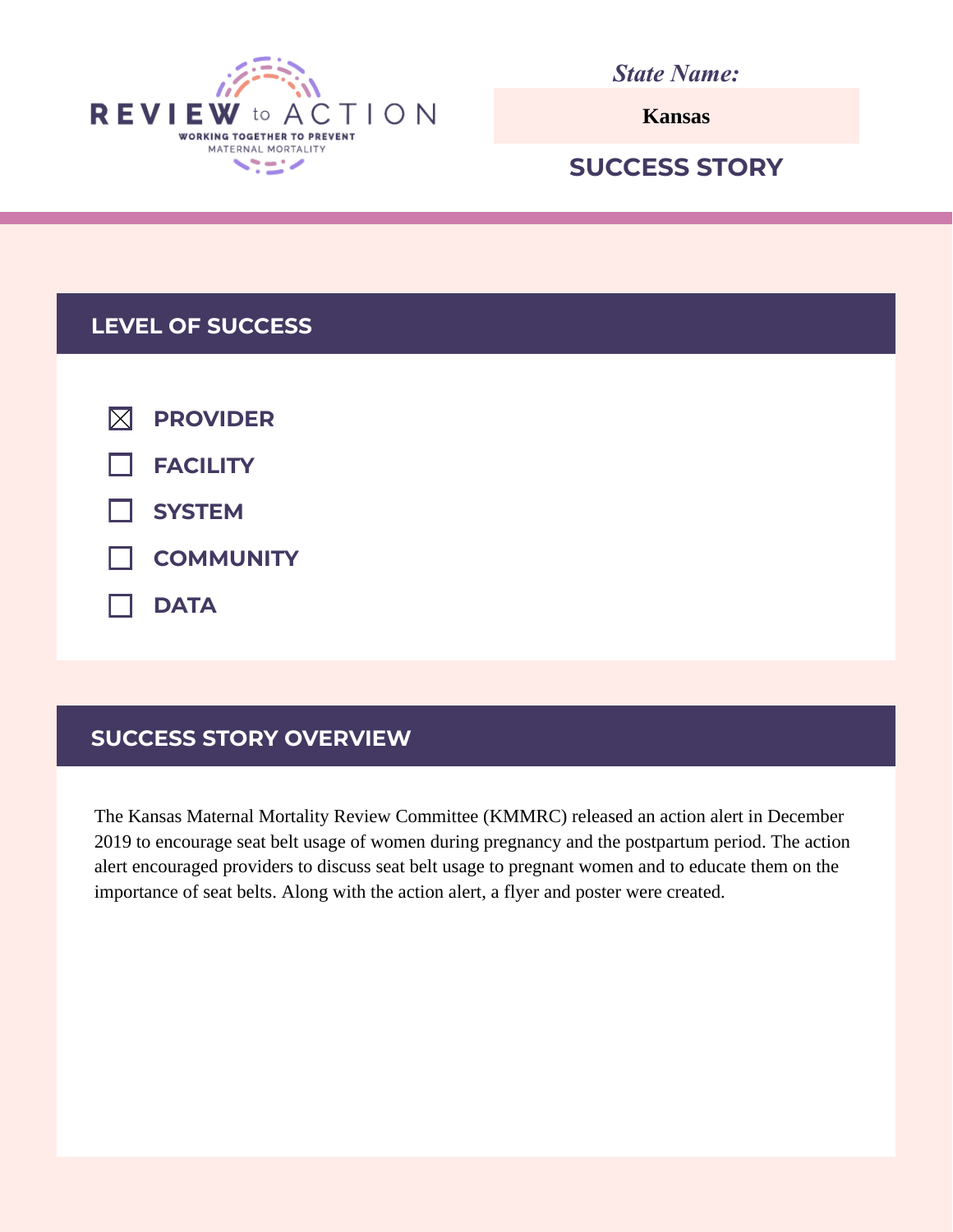# *State Name:*

**Kansas**

# **THE CHALLENGE**

During the review of 2016-2017 cases, KMMRC identified that 27% (10/37) of maternal deaths were the result of a motor vehicle accident. Frequently, the women were not wearing seat belts and were ejected from the vehicle. These deaths happened during pregnancy and the postpartum period.

**REVIEW** 

**WORKING TOGETHER TO PREVENT** ベニイ

CTION

### **THE SOLUTION**

As a result of this finding, KMMRC recommended a seat belt action alert for dissemination to practices across Kansas to encourage providers to discuss the importance of seat belt usage during pregnancy.